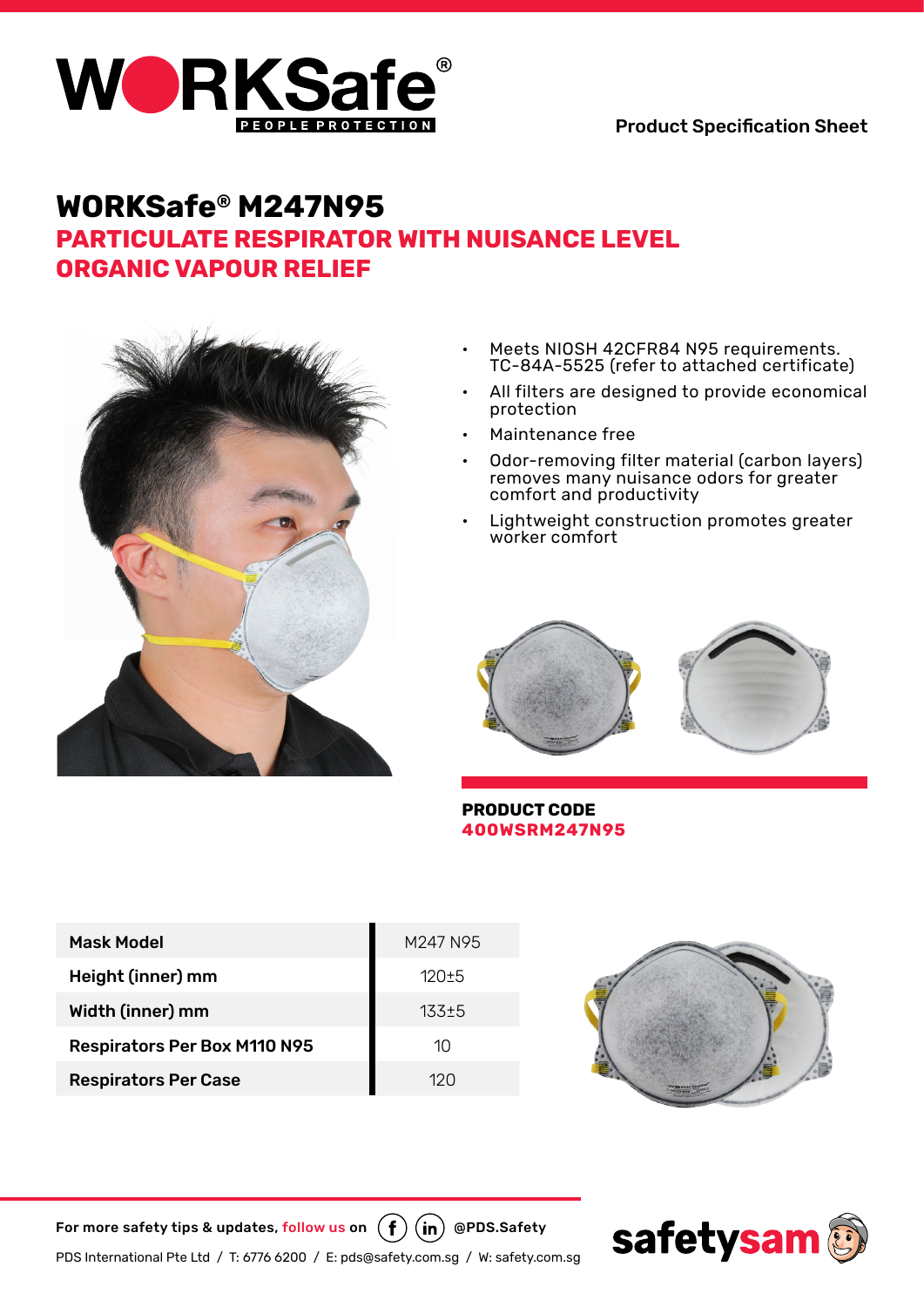#### DEPARTMENT OF HEALTH & HUMAN SERVICES

NIOSH Reference: TN-18478 **MAK-1204** Mfr. Reference:

**Public Health Service** 

Centers for Disease Control and Prevention (CDC) National Institute for Occupational Safety and Health (NIOSH) National Personal Protective Technology Laboratory (NPPTL) P.O. Box 18070 Pittsburgh, PA 15236-0070 Phone: 412-386-4000 412-386-4051 Fax: May 23, 2012

Mr. Alexander Freedman, President Makrite Industries Ino. 236 Upland Avenue Newton Highlands, Massachusetts 02461-2003

Dear Mr. Freedman:

The National Institute for Occupational Safety and Health (NIOSH) has reviewed your request accepted May 4, 2012. This request was for an extension of approval to TC-84A-5463, TC-84A-5411, TC-84A-5460 and TC-84A-5525 to add private label versions of the N95 filtering facepiece models 9500-N95S, 9500-N95, 9500V-N95 (with exhalation valve) and 9500-N95OV for PDS International PTE LTD of Singapore, as the models WSRM110-N95, WSRM210-N95, WSRM511-N95 and WSRM247-N95, reference the assembly matrices included in MAK1204AM1.xls.

This request is granted. Approval is granted only for documentation written in the English language. It is the manufacturer's responsibility to correctly translate materials desired in languages other than English.

The CD enclosed with this letter contains the final respirator labels. The abbreviated labels have been accepted as submitted. The cautions and limitations which apply to this approval are on the approval labels. Only those assemblies affected by this request, or where new approval numbers are assigned, apply to this approval action. Production approval labels cannot include information on unapproved configurations.

The approved assemblies consist of the parts as listed on the approval labels and the assembly matrices. Parts are to be marked with the numbers indicated on the approval label in a legible and permanent manner (marking cannot be removed without evidence of its previous presence).

The manufacturer is responsible for properly packaging, labeling, and controlling the respirators produced under this private label approval. At a minimum, the items that must be controlled are the approved user instructions, all approval labeling, all approved packaging, use claims, marketing materials, and the respirator design and construction details. Any change to these NIOSH-approved respirators or to the approval documentation without prior notification and approval is a violation of this approval and renders this certification as invalid.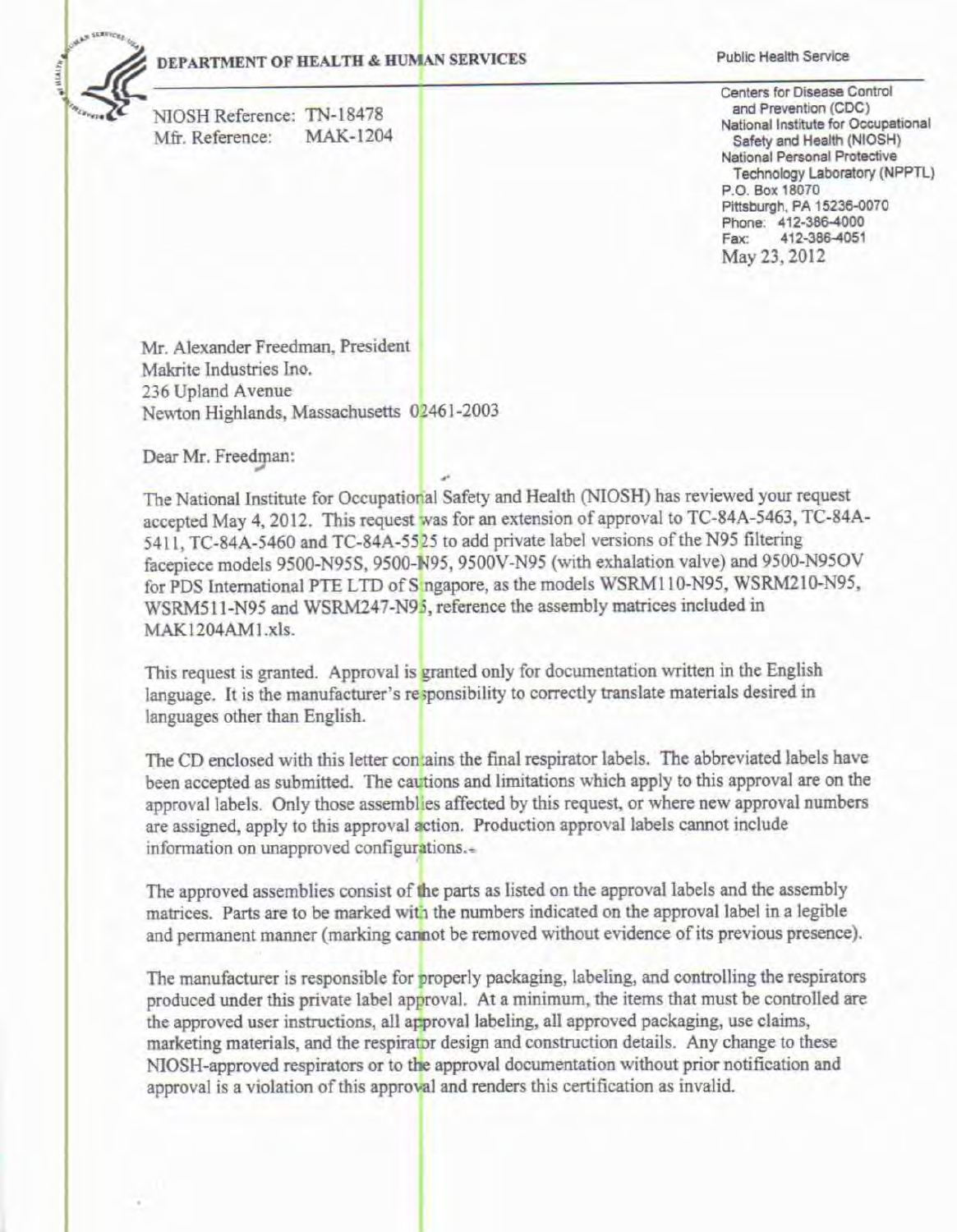Page 2 - Mr. Alexander Freedman - TN-18478

No changes may be made to any respirators and accompanying documentation without prior written approval of NIOSH. Requests for changes must be submitted to NIOSH and a modification of this approval must be granted before changes are made.

ú

S neerely yours,

Jein W. allees

Heinz W. Ahlers Chief, *Lechnology* Evaluation Branch National Personal Protective Technology Laboratory

Enclosures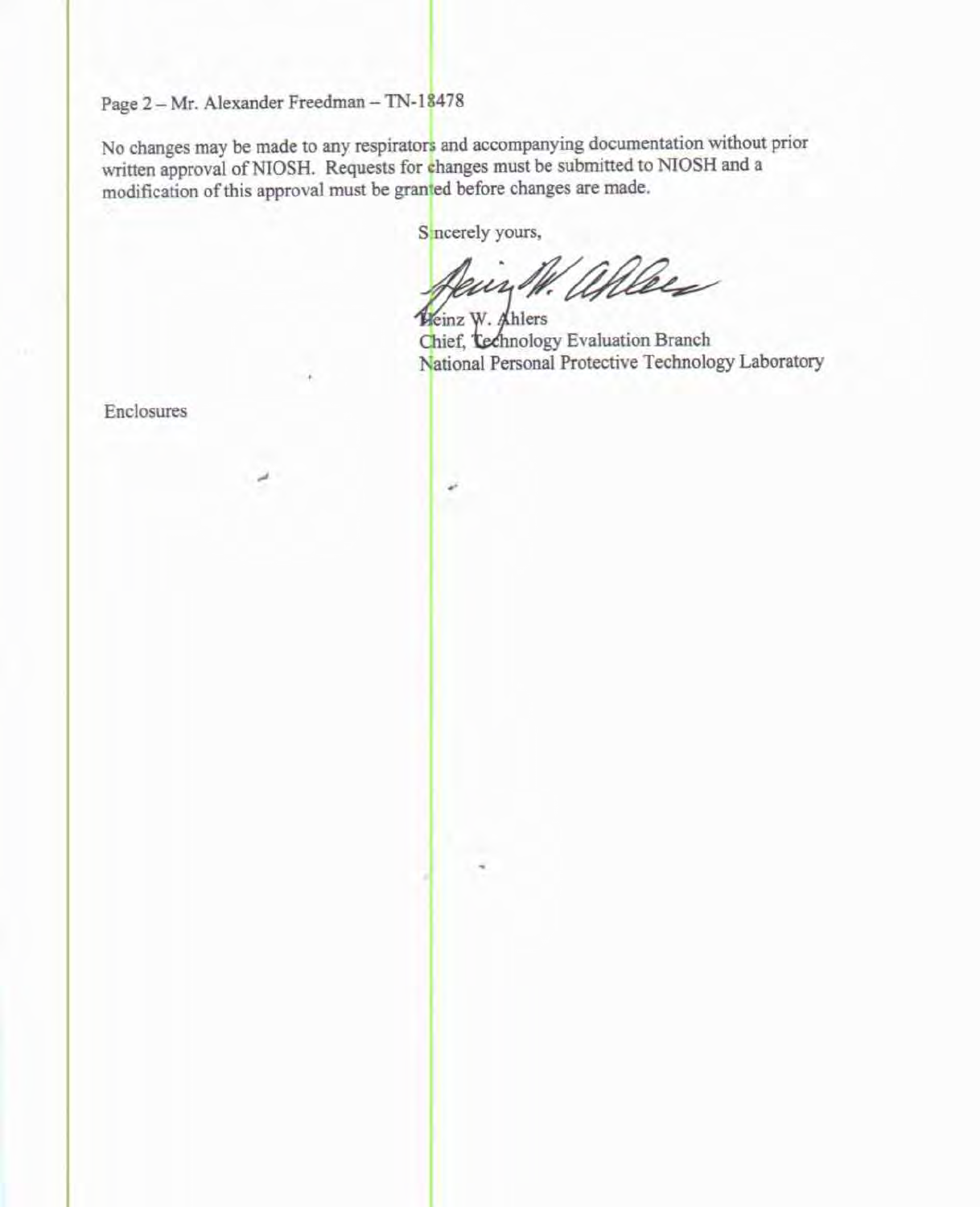

National Institute for Occupational Safety and Health **National Personal Protective Technology Laboratory Technology Evaluation Branch Certification, Evaluation and Testing Section** P.O. Box 18070 Pittsburgh, PA 15236

## PROJECT BACKGROUND REPORT

Task Number: TN-18478

Manufacturer: Makrite Industries, Inc.

Prepared by: Tom Pouchot

Date: May 21, 2012

# **Background Information**

In an application accepted May 4, 2012 Makrite Industries requested extensions of approvals to TC-84A-5463, TC-84A-5411, TC-84A-5460 and TC-84A-5525 to add private label versions of these N95 filtering facepiece models 9500-N95S, 9500-N95, 9500V-N95 (with exhalation valve) and 9500-N95OV for PDS International PTE LTD of Singapore, as the models WSRM110-N95, WSRM210-N95, WSRM511-N95 and WSRM247-N95, reference the assembly matrices included in MAK1204AM1.xls.

No testing was performed as the addition of the private label versions did not change the respirator designs or functions. These respirators were successfully tested under TN-17811, TN-17685, TN-17766 and TN-18190.

> TEB-1020 Rev. 0 Page 1 of 1